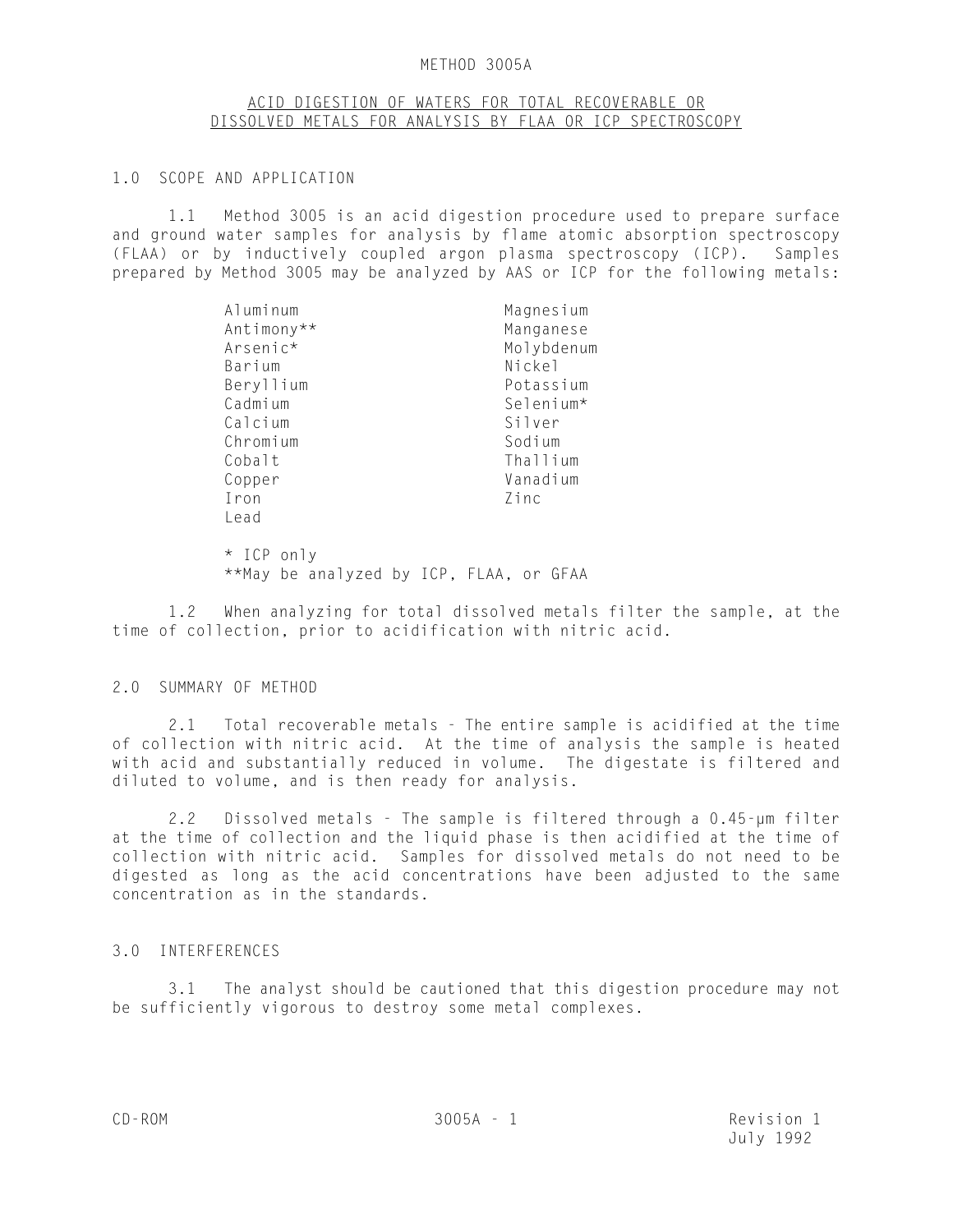Precipitation will cause a lowering of the silver concentration and therefore an inaccurate analysis.

4.0 APPARATUS AND MATERIALS

4.1 Griffin beakers of assorted sizes or equivalent.

4.2 Watch glasses or equivalent.

4.3 Qualitative filter paper and filter funnels.

4.4 Graduated cylinder or equivalent.

4.5 Electric hot plate or equivalent - adjustable and capable of maintaining a temperature of  $90-95$ °C.

#### 5.0 REAGENTS

 5.1 Reagent grade chemicals shall be used in all tests. Unless otherwise indicated, it is intended that all reagents shall conform to the specifications of the Committee on Analytical Reagents of the American Chemical Society, where such specifications are available. Other grades may be used, provided it is first ascertained that the reagent is of sufficiently high purity to permit its use without lessening the accuracy of the determination.

5.2 Reagent Water. Reagent water shall be interference free. All references to water in the method refer to reagent water unless otherwise specified. Refer to Chapter One for a definition of reagent water.

5.3 Nitric acid (concentrated),  $HNO<sub>3</sub>$ . Acid should be analyzed to determine level of impurities. If method blank is < MDL, then acid can be used.

 5.4 Hydrochloric acid (concentrated), HCl. Acid should be analyzed to determine level of impurities. If method blank is < MDL, then acid can be used.

6.0 SAMPLE COLLECTION, PRESERVATION, AND HANDLING

 6.1 All samples must have been collected using a sampling plan that addresses the considerations discussed in Chapter Nine of this manual.

 6.2 All sample containers must be prewashed with detergents, acids, and water. Both plastic and glass containers are suitable.

6.3 Sampling

6.3.1 Total recoverable metals - All samples must be acidified at the time of collection with  $HNO<sub>3</sub>$  (5 mL/L).

6.3.2 Dissolved metals - All samples must be filtered through a 0.45-µm filter and then acidified at the time of collection with  $HNO<sub>3</sub>$  $(5 \text{ ml } / | )$ .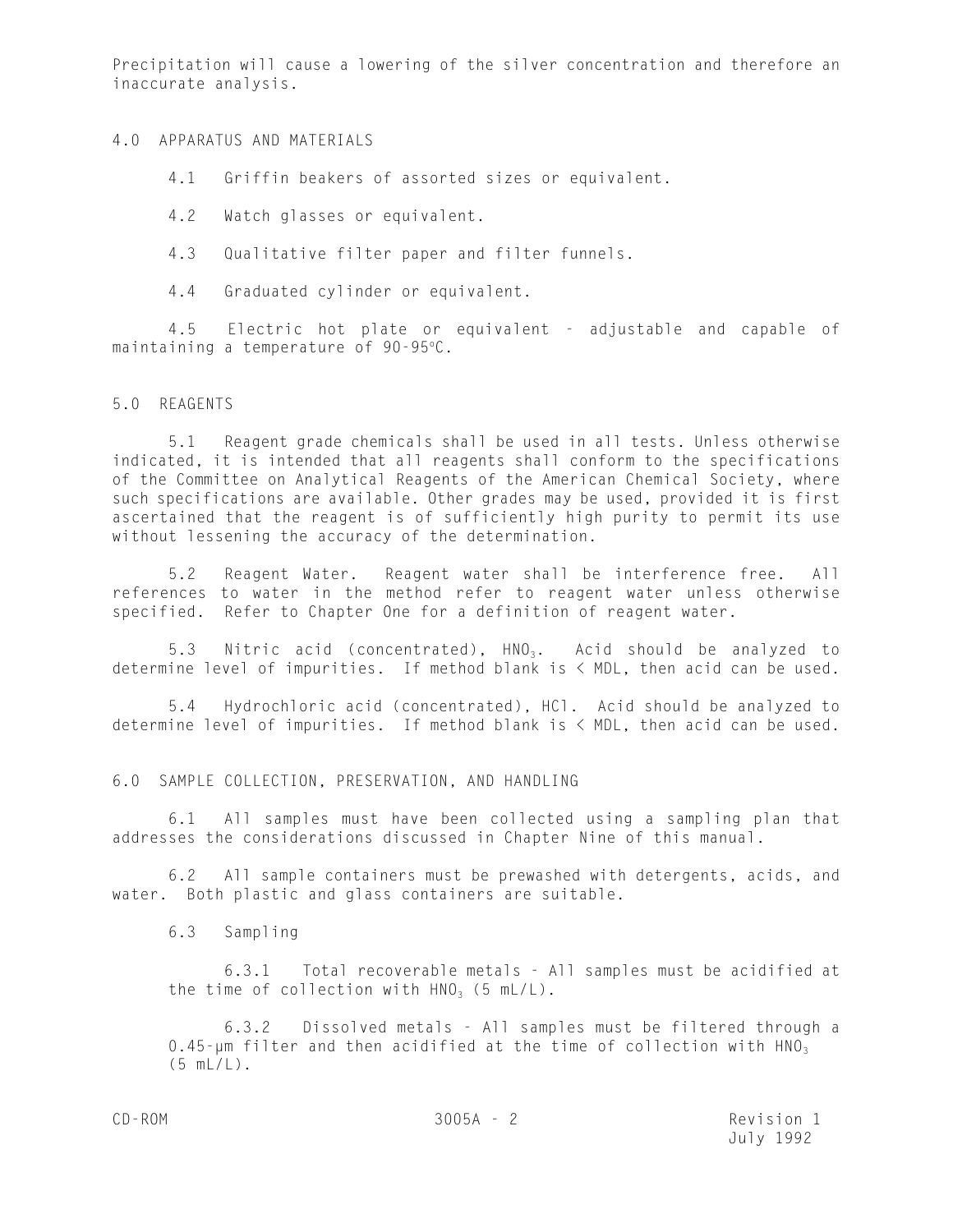## 7.0 PROCEDURE

7.1 Transfer a 100-mL aliquot of well-mixed sample to a beaker.

7.2 For metals that are to be analyzed, add 2 mL of concentrated  $HNO<sub>3</sub>$  and 5 mL of concentrated HCl. The sample is covered with a ribbed watch glass or other suitable covers and heated on a steam bath, hot plate or other heating source at 90 to 95 $°C$  until the volume has been reduced to 15-20 mL.

CAUTION: Do not boil. Antimony is easily lost by volatilization from hydrochloric acid media.

 7.3 Remove the beaker and allow to cool. Wash down the beaker walls and watch glass with water and, when necessary, filter or centrifuge the sample to remove silicates and other insoluble material that could clog the nebulizer. Filtration should be done only if there is concern that insoluble materials may clog the nebulizer; this additional step is liable to cause sample contamination unless the filter and filtering apparatus are thoroughly cleaned and prerinsed with dilute  $HNO<sub>3</sub>$ .

7.4 Adjust the final volume to 100 mL with reagent water.

8.0 QUALITY CONTROL

8.1 All quality control measures described in Chapter One should be followed.

8.2 For each analytical batch of samples processed, blanks should be carried throughout the entire sample preparation and analytical process. These blanks will be useful in determining if samples are being contaminated. Refer to Chapter One for the proper protocol when analyzing blanks.

 8.3 Replicate samples should be processed on a routine basis. A replicate sample is a sample brought through the whole sample preparation and analytical process. Replicate samples will be used to determine precision. The sample load will dictate the frequency, but 5% is recommended. Refer to Chapter One for the proper protocol when analyzing replicates.

 8.4 Spiked samples or standard reference materials should be employed to determine accuracy. A spiked sample should be included with each batch. Refer to Chapter One for the proper protocol when analyzing spikes.

#### 9.0 METHOD PERFORMANCE

9.1 No data provided.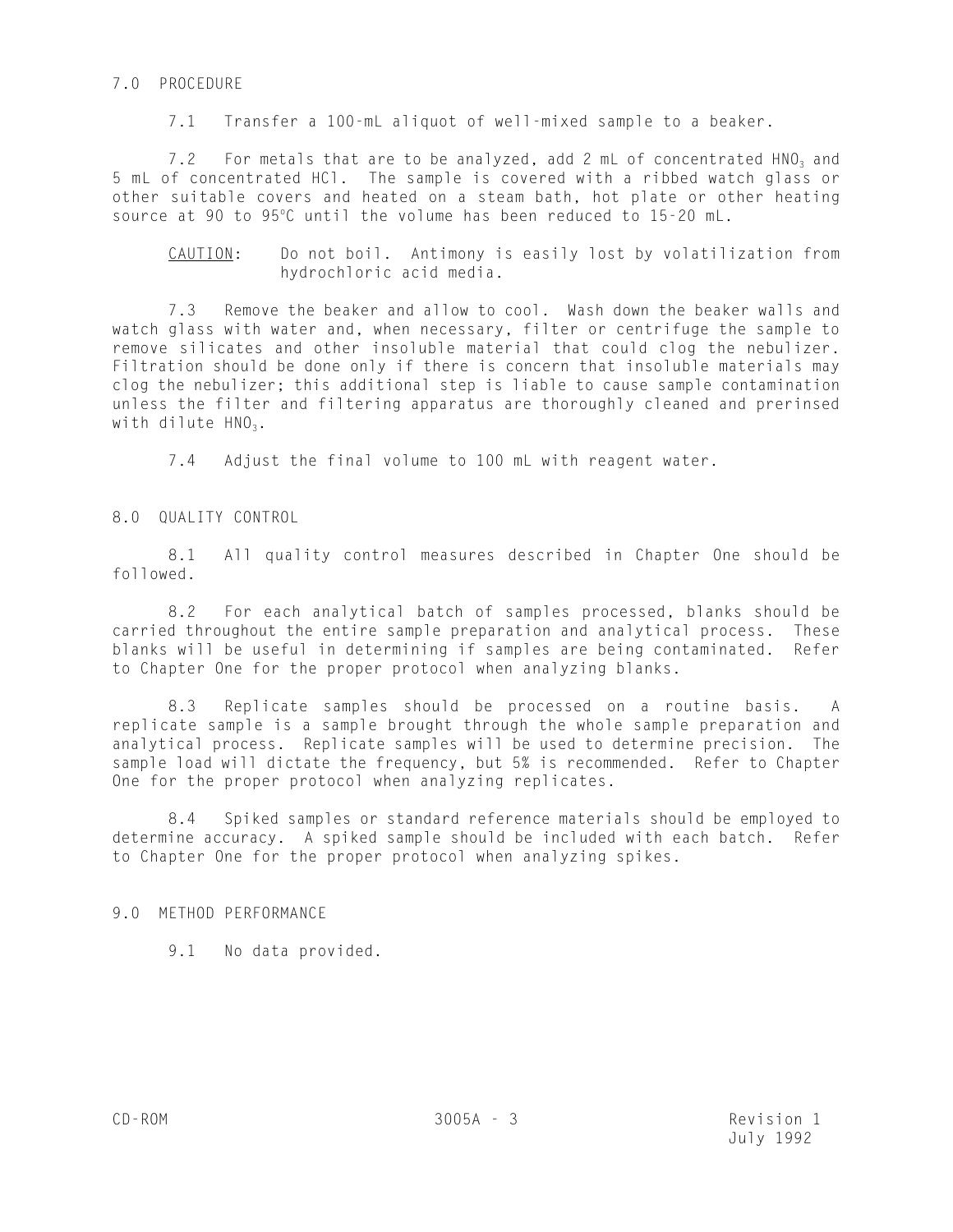# 10.0 REFERENCES

1. Rohrbough, W.G.; et al. Reagent Chemicals, American Chemical Society Specifications, 7th ed.; American Chemical Society: Washington, DC, 1986.

2. 1985 Annual Book of ASTM Standards, Vol. 11.01; "Standard Specification for Reagent Water"; ASTM: Philadelphia, PA, 1985; D1193-77.